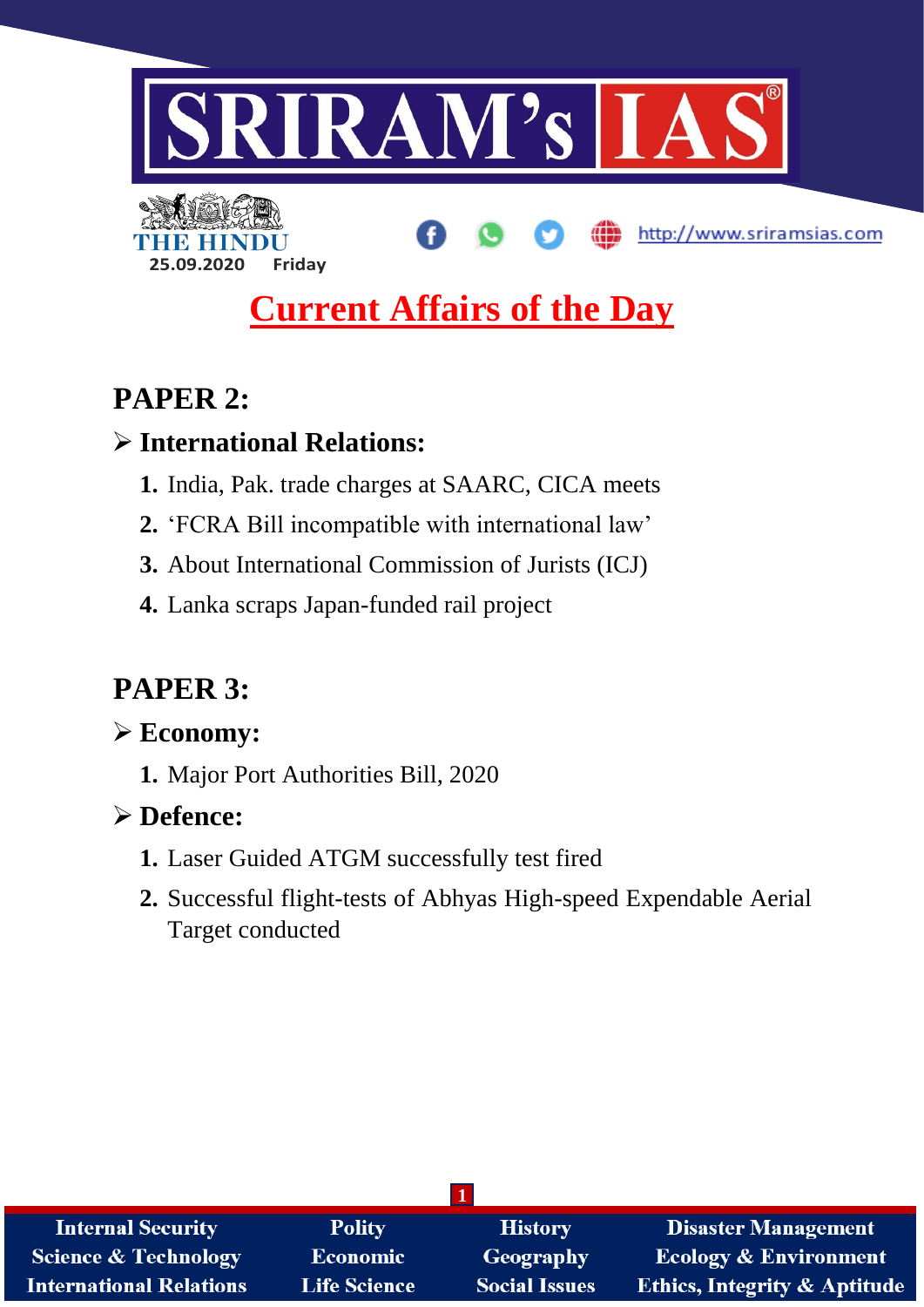

http://www.sriramsias.com

## THE BELLET **25.09.2020 Friday**

#### **India, Pak. trade charges at SAARC, CICA meets**

- $\triangleright$  India and Pakistan crossed swords over terrorism and Jammu and Kashmir at the Foreign Minister's meetings of the 8-nation **South Asian Association for Regional Cooperation (SAARC)** and the 27-nation Conference on Interaction and Confidence-Building Measures in Asia (CICA). However, unlike similar occasions in the past, neither side walked out during the events held via video-conference on Thursday.
- $\triangleright$  Speaking at the South Asian meeting, External Affairs Minister S. Jaishankar called on all SAARC members to "collectively resolve to defeat the scourge of terrorism, including the forces that nurture, support and encourage an environment of terror and conflict, which impede the objective of SAARC to realise its full potential for collective collaboration and prosperity across South Asia", without a direct reference to Pakistan.

#### **Veiled reference to J&K:**

 Pakistan Foreign Minister Shah Mehmood Qureshi, who also attended the meet along with the Foreign Ministers of Afghanistan, Bangladesh, Bhutan, Maldives, Nepal and Sri Lanka, used the SAARC platform to make a detailed statement on the resolution of "long-standing disputes", a veiled reference to Jammu and Kashmir and New Delhi's 2019 move to withdraw Article 370.

#### **'FCRA Bill incompatible with international law'**

- **The International Commission of Jurists (ICJ)** on Thursday observed that the Foreign Contribution (Regulation) Amendment Bill, 2020 passed by Parliament was incompatible with international law.
- $\triangleright$  "The legislation fails to comply with India's international legal obligations and constitutional provisions to respect and protect the rights to freedom of association, expression, and freedom of assembly," the ICJ said.

#### **Value Added Information**

#### **About International Commission of Jurists (ICJ):**

 The **International Commission of Jurists** (**ICJ**) is an international human rights non-governmental organization. It is a standing group of 60 eminent

| <b>Internal Security</b>        | <b>Polity</b>       | <b>History</b>       | <b>Disaster Management</b>              |
|---------------------------------|---------------------|----------------------|-----------------------------------------|
| <b>Science &amp; Technology</b> | <b>Economic</b>     | Geography            | <b>Ecology &amp; Environment</b>        |
| <b>International Relations</b>  | <b>Life Science</b> | <b>Social Issues</b> | <b>Ethics, Integrity &amp; Aptitude</b> |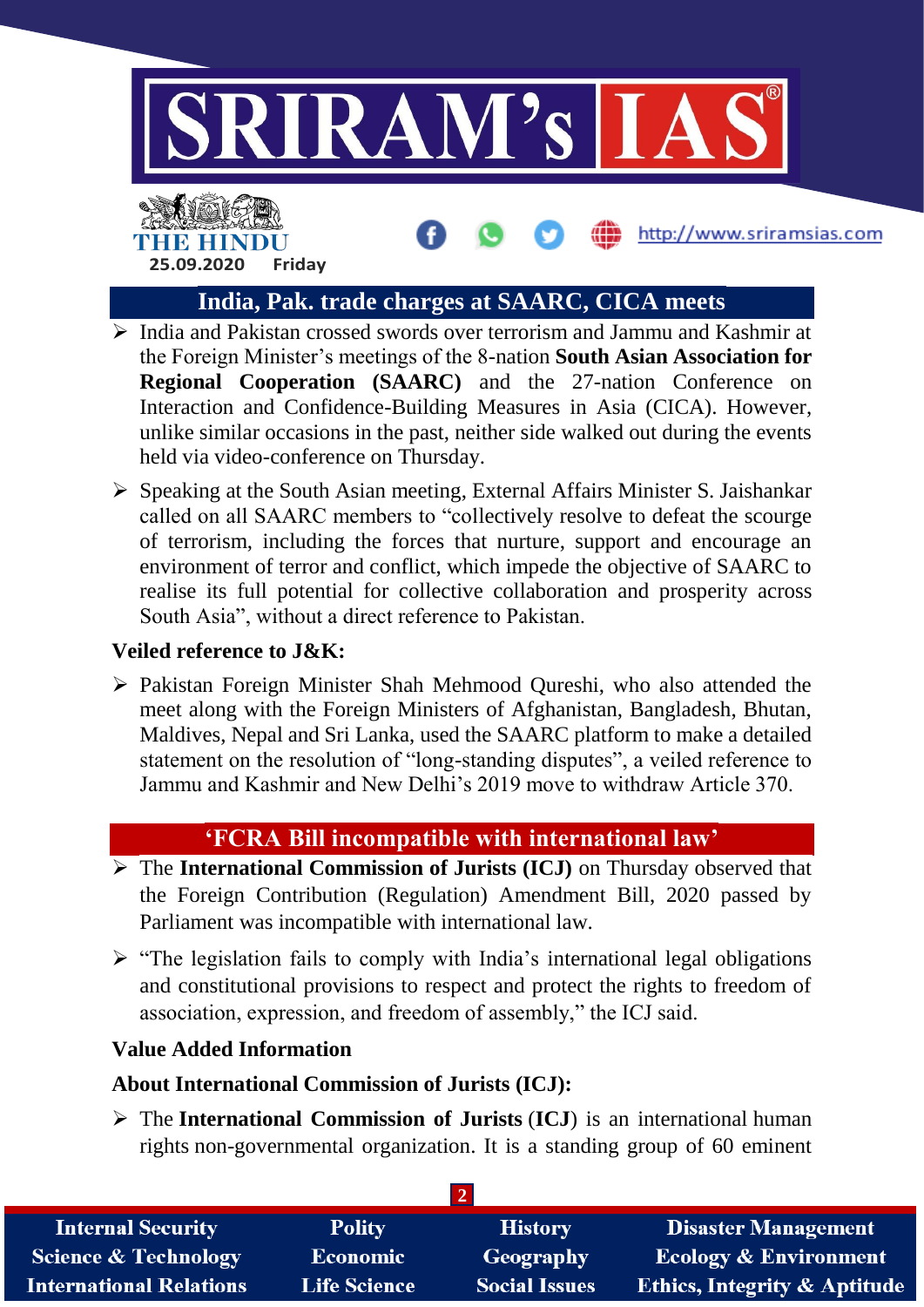

jurists—including senior judges, attorneys and academics—who work to develop national and international human rights standards through the law. Commissioners are known for their experience, knowledge and fundamental commitment to human rights. The composition of the Commission aims to reflect the geographical diversity of the world and its many legal systems.

- $\triangleright$  The Commission is supported by an International Secretariat based in Geneva, Switzerland, and staffed by lawyers drawn from a wide range of jurisdictions and legal traditions. The Secretariat and the Commission undertake advocacy and policy work aimed at strengthening the role of lawyers and judges in protecting and promoting human rights and the rule of law.
- $\triangleright$  In addition, the ICJ has national sections and affiliates in over 70 countries. Given the legal focus of the ICJ's work, membership of these sections is predominantly drawn from the legal profession.
- $\triangleright$  In April 2013, the ICJ was presented with the Light of Truth Award by the Dalai Lama and the International Campaign for Tibet. The award is presented to organisations who have made outstanding contributions to the Tibetan cause.

#### **Lanka scraps Japan-funded rail project**

- $\triangleright$  Sri Lanka's President has ordered the termination of a \$1.5-billion Japanesefunded light rail project, saying it is not a "cost-effective solution" for the congested capital Colombo, officials said on Thursday.
- $\triangleright$  The deal signed under the previous government is the largest single foreignfunded infrastructure project in Sri Lanka, and was seen as a sign of the island nation reducing its dependence on China.
- $\triangleright$  President Gotabaya Rajapaksa, elected last year, told the Transport Ministry to "terminate this project and close the project office with immediate effect", top aide P.B. Jayasundara said in a letter to the ministry.

| <b>Internal Security</b>        | <b>Polity</b>       | <b>History</b>       | <b>Disaster Management</b>              |
|---------------------------------|---------------------|----------------------|-----------------------------------------|
| <b>Science &amp; Technology</b> | <b>Economic</b>     | Geography            | <b>Ecology &amp; Environment</b>        |
| <b>International Relations</b>  | <b>Life Science</b> | <b>Social Issues</b> | <b>Ethics, Integrity &amp; Aptitude</b> |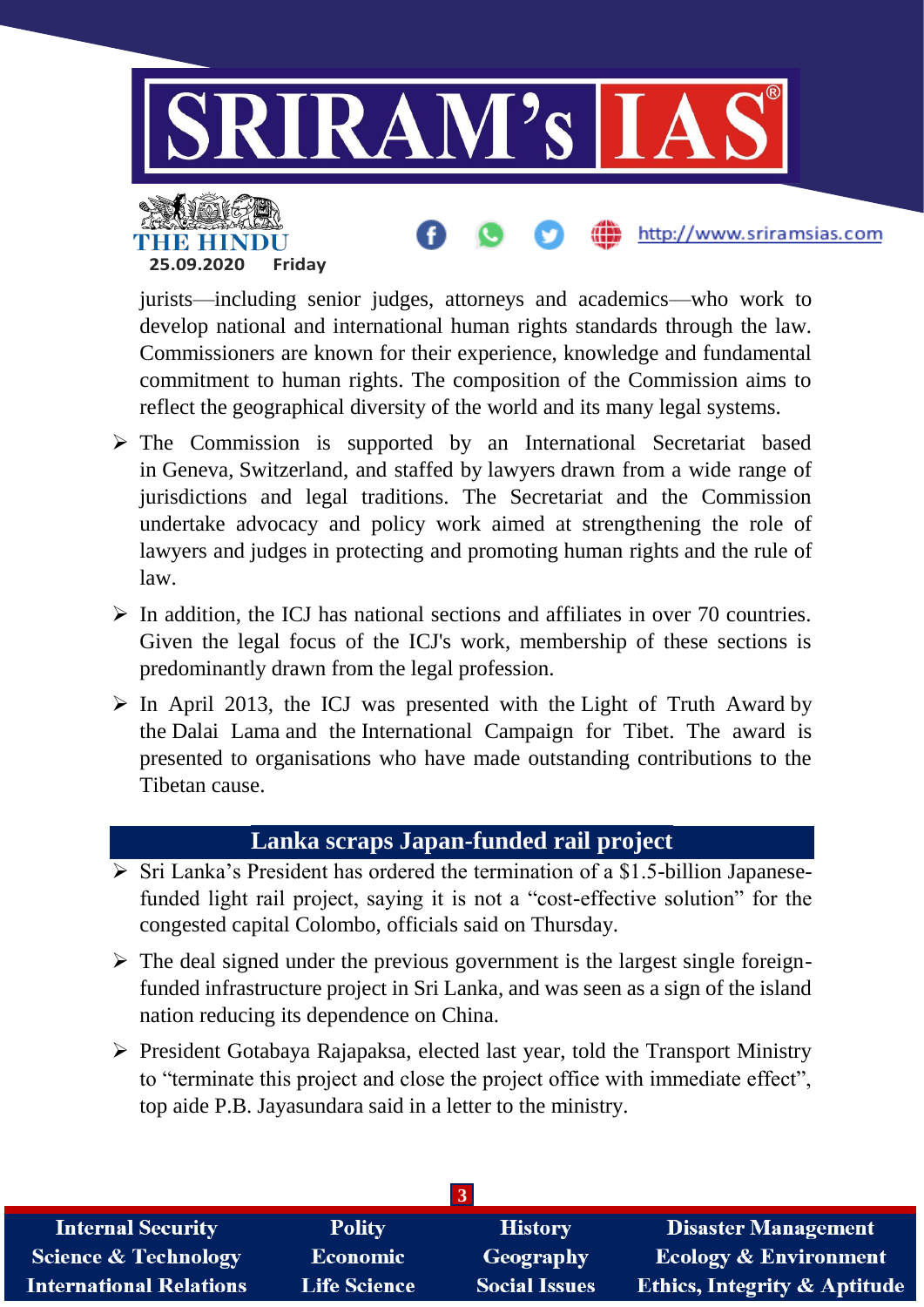

 $\triangleright$  There was no immediate comment from the Japan International Cooperation Agency (JICA), which in March last year loaned 30 billion yen (\$285 million) to finance the first phase of the Light Rail Transit (LRT). Japanese technology including rolling stock was to be used on the rail system, which included 16 stations over 15.7 km.

#### **Laser Guided ATGM successfully test fired**

- Laser Guided Anti-Tank Guided Missile (ATGM) was successfully test fired from MBT Arjun Tank at KK Ranges, Ahmednagar recently.
- **Developed by**: Armament Research & Development Establishment (ARDE), Pune in association with High Energy Materials Research Laboratory (HEMRL) Pune, and Instruments Research & Development Establishment (IRDE) Dehradun.

#### **Value Added Information**

- Lasers guided ATGMs lock and track the targets with the help of laser designation to ensure precision hit accuracy.
- $\triangleright$  The missile employs a tandem HEAT warhead to defeat Explosive Reactive Armour (ERA) protected armoured vehicles.
- $\triangleright$  It has been developed with multiple-platform launch capability.
- $\triangleright$  It is currently undergoing technical evaluation trials from gun of MBT Arjun.

#### **Successful flight-tests of Abhyas High-speed Expendable Aerial Target conducted**

- $\triangleright$  Recently, successful flight-tests of the indigenously-designed Abhyas Highspeed Expendable Aerial Target (HEAT) in Balasore (Odisha) were conducted.
- **Conducted by**: Defence Research and Development Organisation (DRDO)
- **Designed and developed by:** Aeronautical Development Establishment (ADE) of DRDO

| $\boldsymbol{\Delta}$           |                     |                      |                                         |
|---------------------------------|---------------------|----------------------|-----------------------------------------|
| <b>Internal Security</b>        | <b>Polity</b>       | <b>History</b>       | <b>Disaster Management</b>              |
| <b>Science &amp; Technology</b> | <b>Economic</b>     | <b>Geography</b>     | <b>Ecology &amp; Environment</b>        |
| <b>International Relations</b>  | <b>Life Science</b> | <b>Social Issues</b> | <b>Ethics, Integrity &amp; Aptitude</b> |